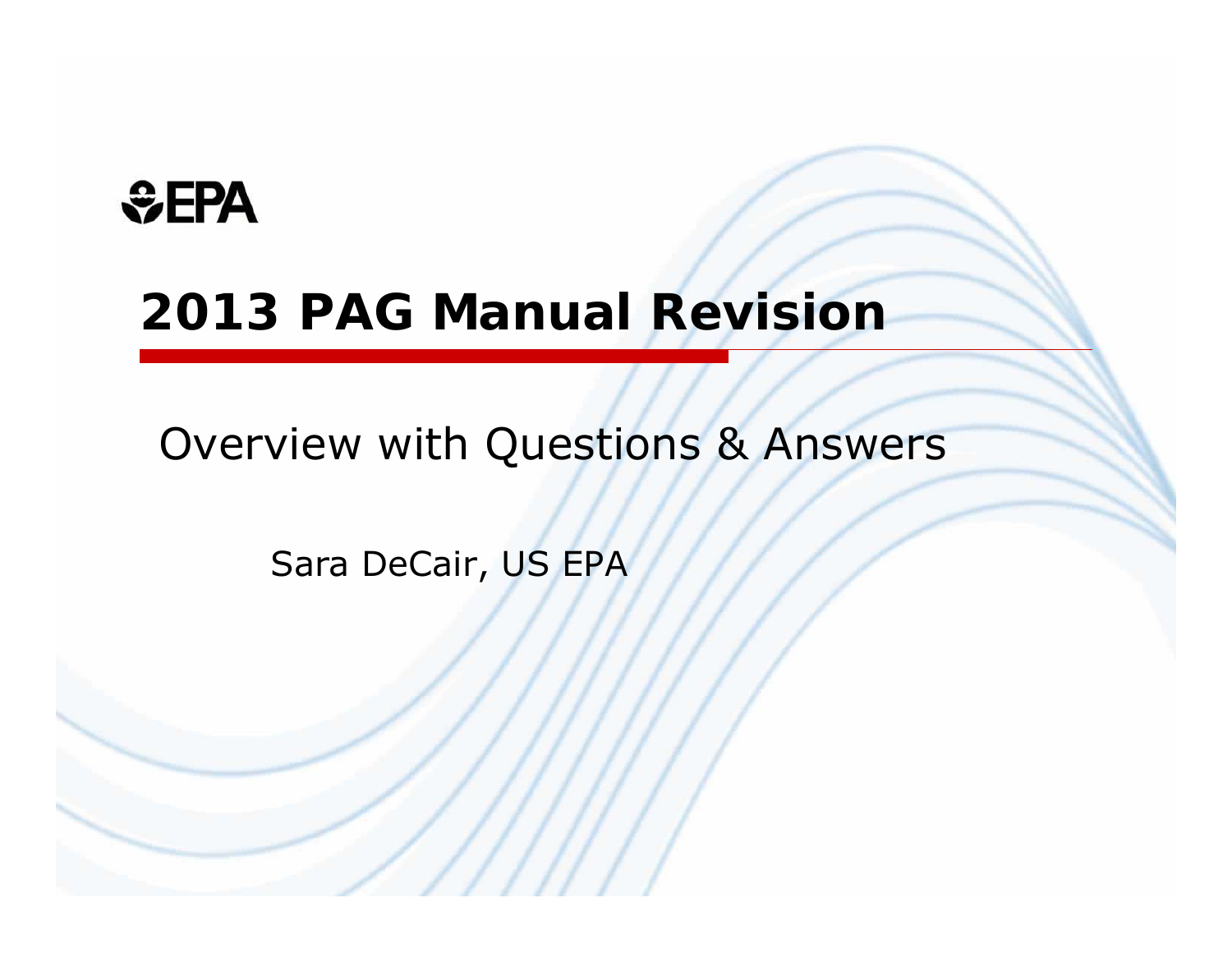### **PAGs Manual**

- $\sum_{i=1}^{n}$  Protective Action Guides (PAGs) Manual (1992)
- $\sum_{i=1}^{n}$  Early, Intermediate Phases only
- $\blacktriangleright$  Promised Water and Late Phase (Recovery) PAGs



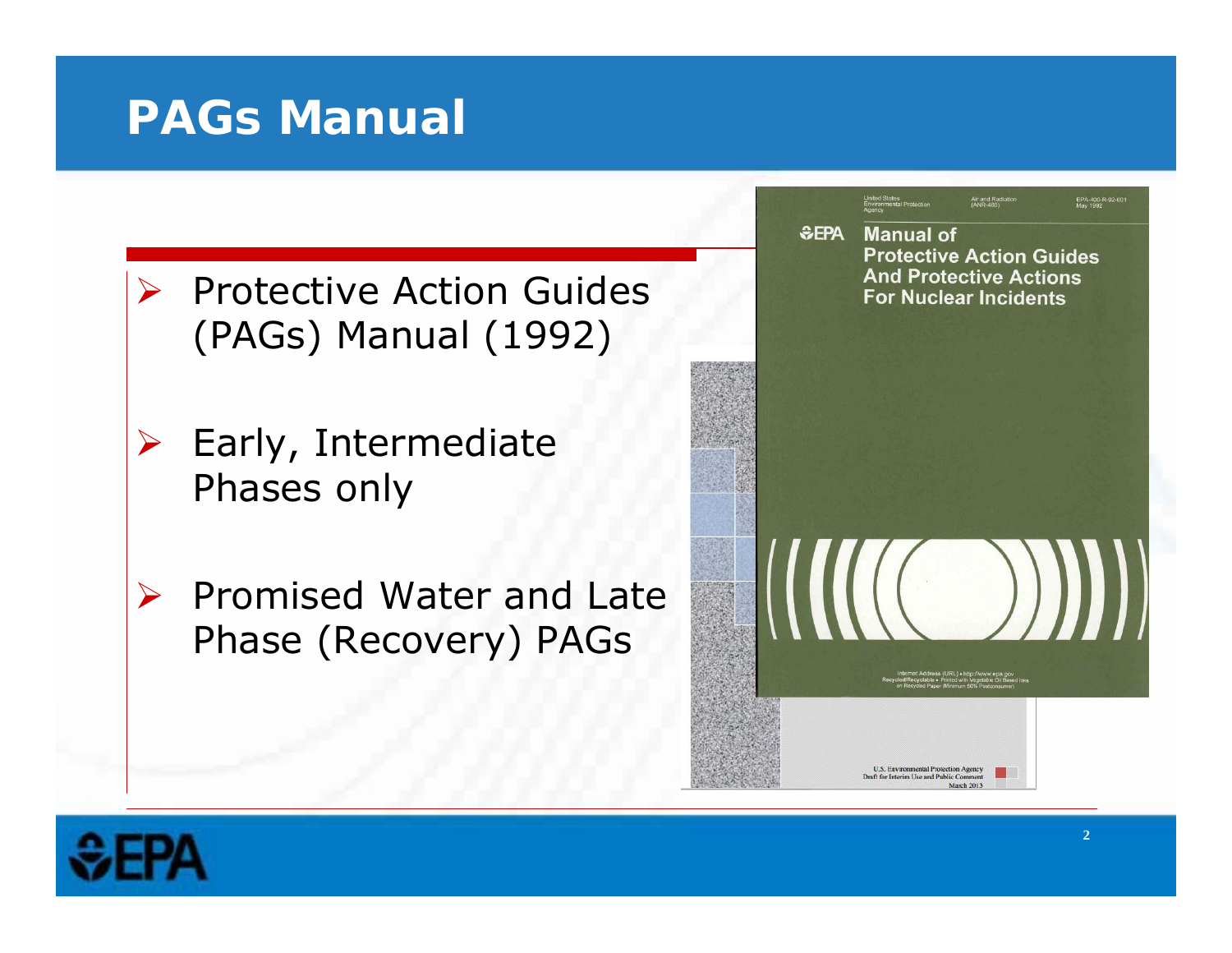## **2013 Draft PAG Manual**

- $\triangleright$  Clarifies the use of PAGs for all radiological incidents, including terrorism
- Lowers projected thyroid dose for KI, via FDA
- $\blacktriangleright$ Requests input on drinking water guidance
- $\triangleright$  Refers to 1998 FDA food guidance
- $\blacktriangleright$ Includes guidance for long-term site restoration
- Updates dosimetry from ICRP 26 to ICRP 60, by referring to FRMAC methods

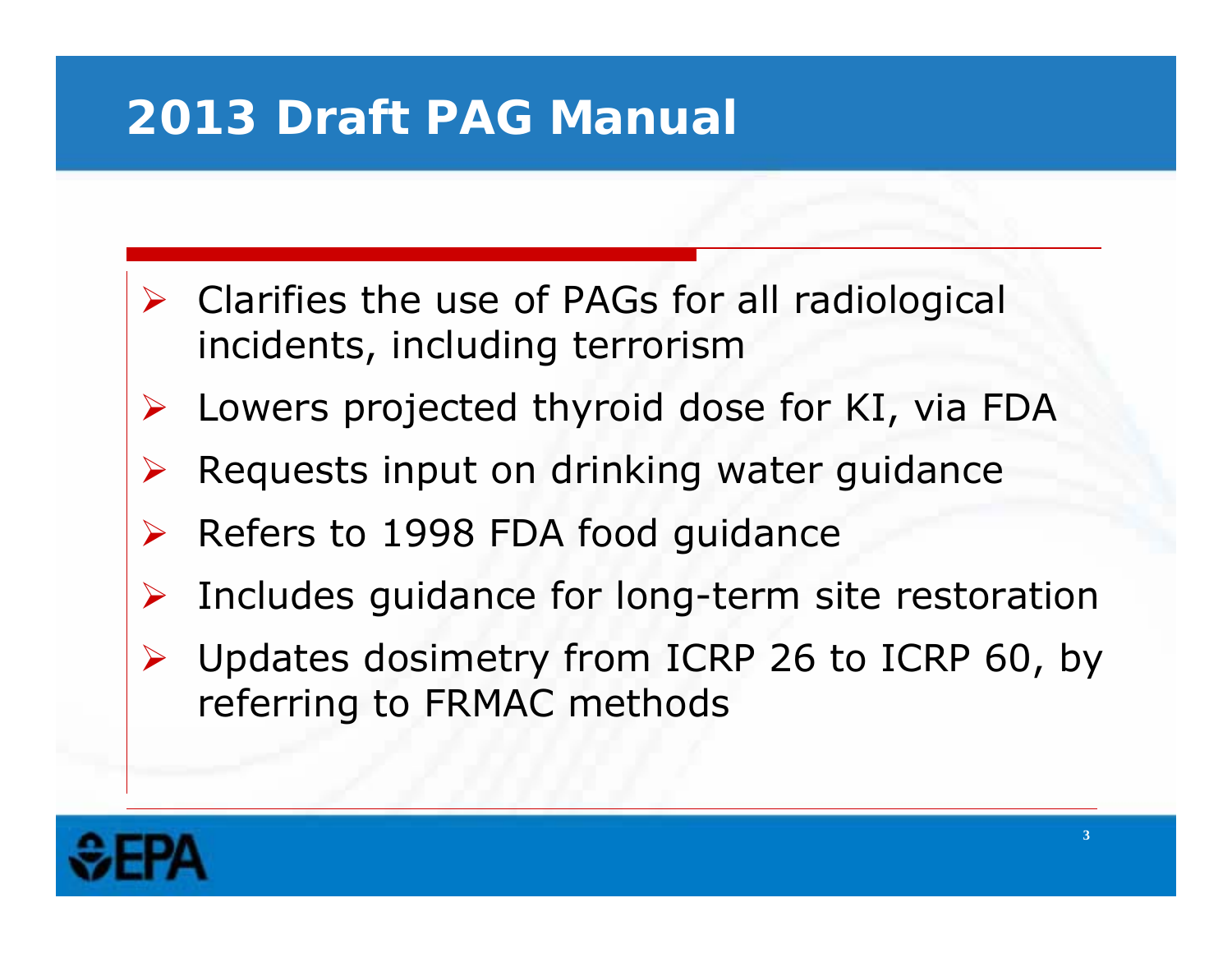### **When Do PAGs Apply?**

- $\blacktriangleright$ Not for radioactively contaminated sites
- $\blacktriangleright$ Releases, incidents, or accidents
- $\blacktriangleright$ Public protection is the focus
- $\blacktriangleright$ Guidance, not regulatory
- $\blacktriangleright$ This is not CERCLA or Superfund
- $\blacktriangleright$  $\triangleright$  Avoided dose  $\neq$  safe limit to allow

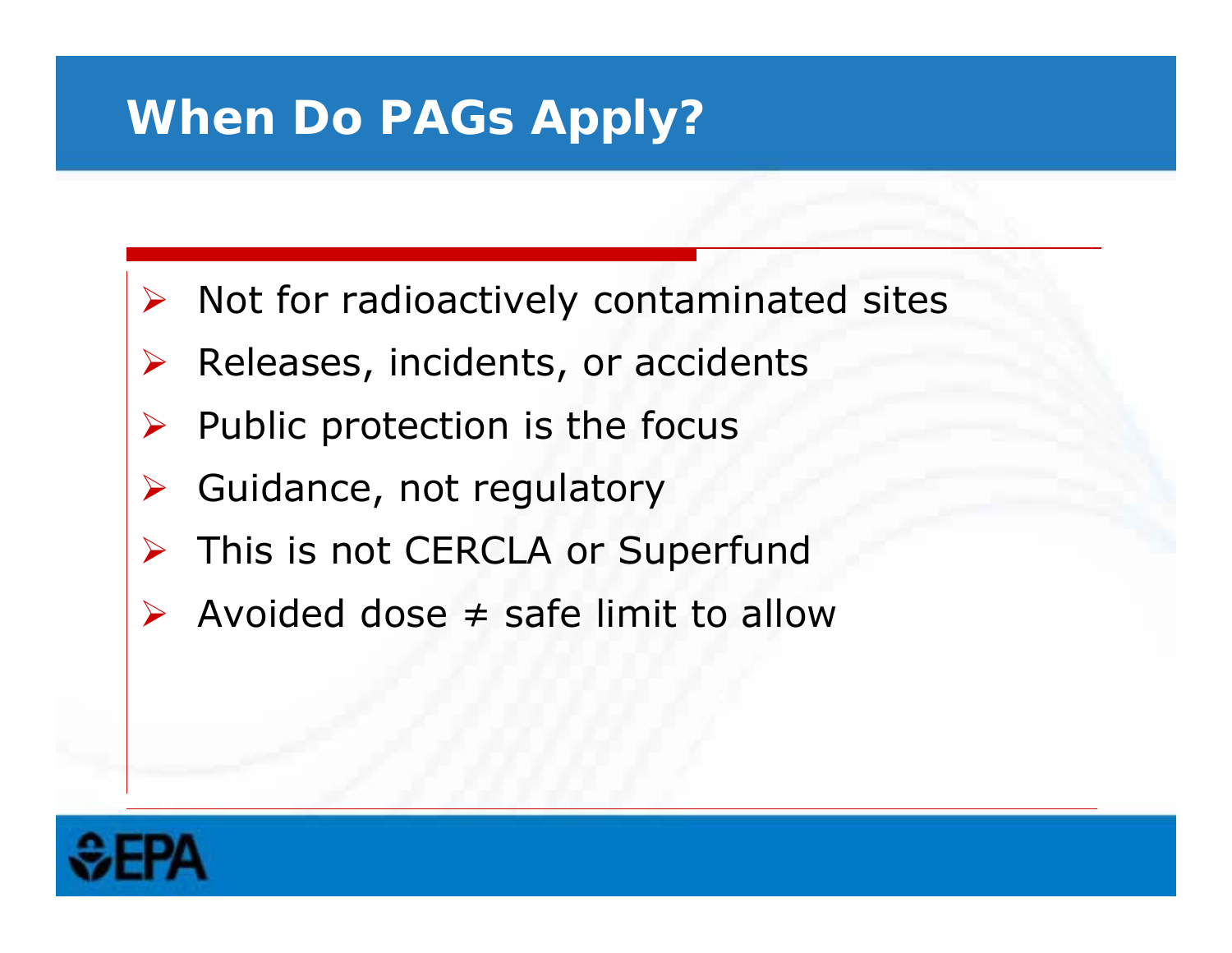## **Relationship of EPA and DHS PAGs**

- $\blacktriangleright$  DHS vetted the Early and Intermediate PAGs for RDDs or INDs and provided needed guidance for Late Phase (recovery) guidance in 2008
	- $\checkmark$ EPA PAG Manual incorporates this late phase guidance
	- $\checkmark$  DHS document will 'sunset' when PAG Manual is finalized
	- Planning Guidance for IND (2010)
	- $\checkmark$ PAGs don't apply well after an IND
	- $\checkmark$ Scope and scale
	- $\checkmark$ Priority on lifesaving and avoiding acute effects
	- $\checkmark$ Short response timeframe
	- $\checkmark$ Unique fallout decay curve
	- $\checkmark$ Referenced in PAG Manual



**June 2010** 

**Planning Guidance** 





 $\blacktriangleright$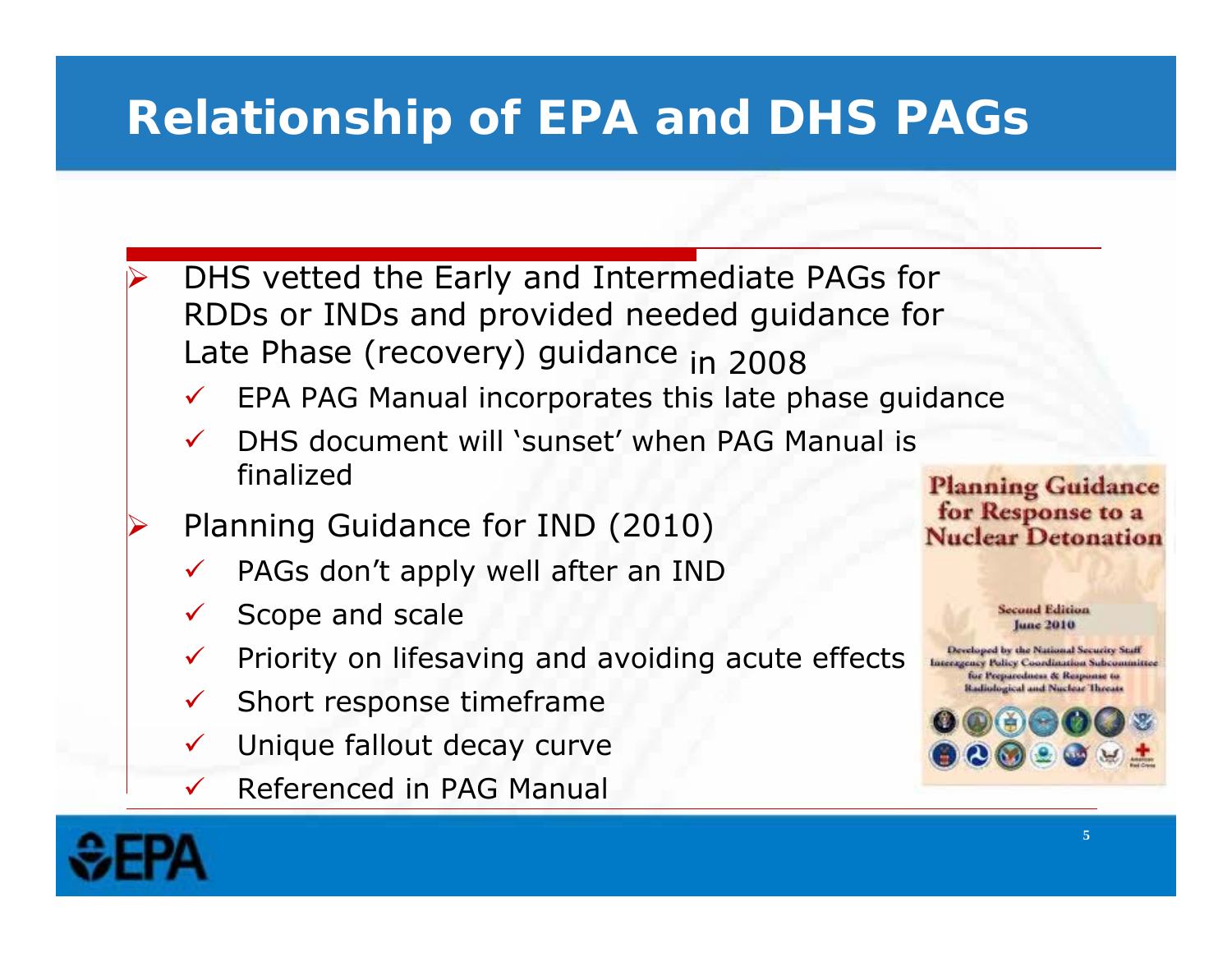### $\blacktriangleright$ Regarding the entire Manual:

 $\checkmark$  Readers are referred to FRMAC Assessment Manuals for calculations using up-to-date dosimetry. Please comment on the usefulness of this approach and how to facilitate implementation of these methods.

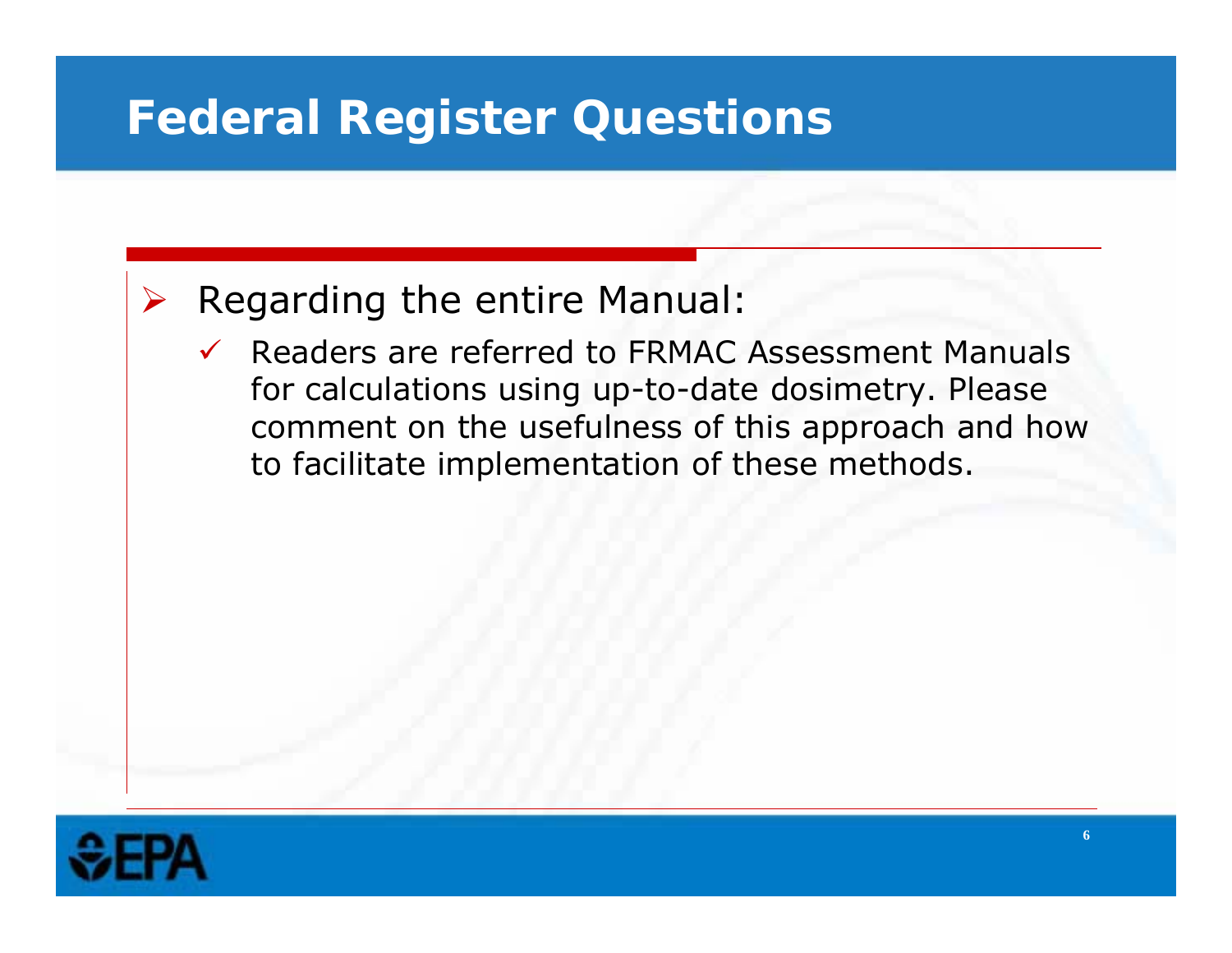# **Early Phase**

| 1992                                     | 2013                                   |  |
|------------------------------------------|----------------------------------------|--|
| Evacuation/Shelter 1-5 rem               | Evacuation/Shelter 1-5 rem             |  |
| $(10-50$ mSv)                            | $(10 - 50$ mSv)                        |  |
| $\checkmark$ thyroid/skin 5, 50 x higher | $\checkmark$ (no organ dose specified) |  |
| KI 25 rem (250 mSv)                      | KI threshold 5 rem (50                 |  |
| thyroid dose (adult)                     | mSv) thyroid dose (child)              |  |
| Worker 5, 10, 25+ rem                    | Worker 5, 10, 25+ rem                  |  |
| $(50, 100, 250 + mSv)$                   | $(50, 100, 250 + mSv)$                 |  |

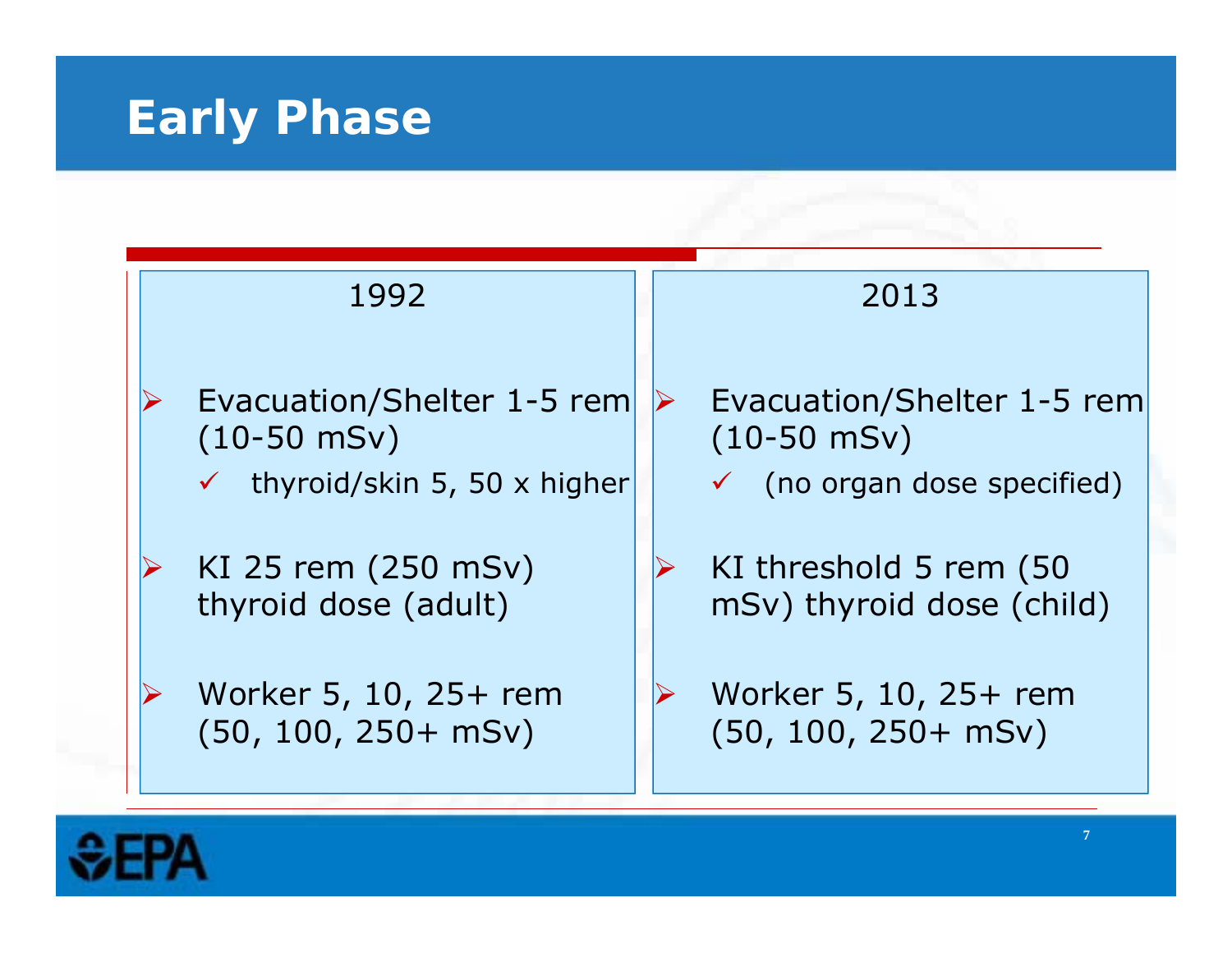## **Potassium Iodide (KI) Actions**

### FDA recommends a multi-pronged approach:

| <b>Threshold Thyroid Radioactive Exposures and</b>       |                                              |                  |                        |                         |  |
|----------------------------------------------------------|----------------------------------------------|------------------|------------------------|-------------------------|--|
| <b>Recommended Doses of KI for Different Risk Groups</b> |                                              |                  |                        |                         |  |
|                                                          | Predicted<br><b>Thyroid</b><br>exposure(cGy) | $KI$ dose $(mg)$ | # of 130 mg<br>tablets | # of $65$<br>mg tablets |  |
| Adults over 40 yrs                                       | >500                                         |                  |                        |                         |  |
| Adults over 18 through 40 yrs                            | >10                                          |                  |                        |                         |  |
| Pregnant or lactating women                              |                                              | 130              |                        | 2                       |  |
| Adoles. over 12 through 18 yrs*                          | $\geq$ 5                                     |                  |                        |                         |  |
| Children over 3 through 12 yrs                           |                                              | 65               | 1/2                    |                         |  |
| Over 1 month through 3 years                             |                                              | 32               | 1/4                    | 1/2                     |  |
| Birth through 1 month                                    |                                              | 16               | 1/8                    | 1/4                     |  |

### A simplified approach:

- $\checkmark$ Provide KI to public if 5 rem (50 mSv) child thyroid dose projected
- $\checkmark$ This is a supplemental action where evacuation is the primary protection



 $\blacktriangleright$ 

➤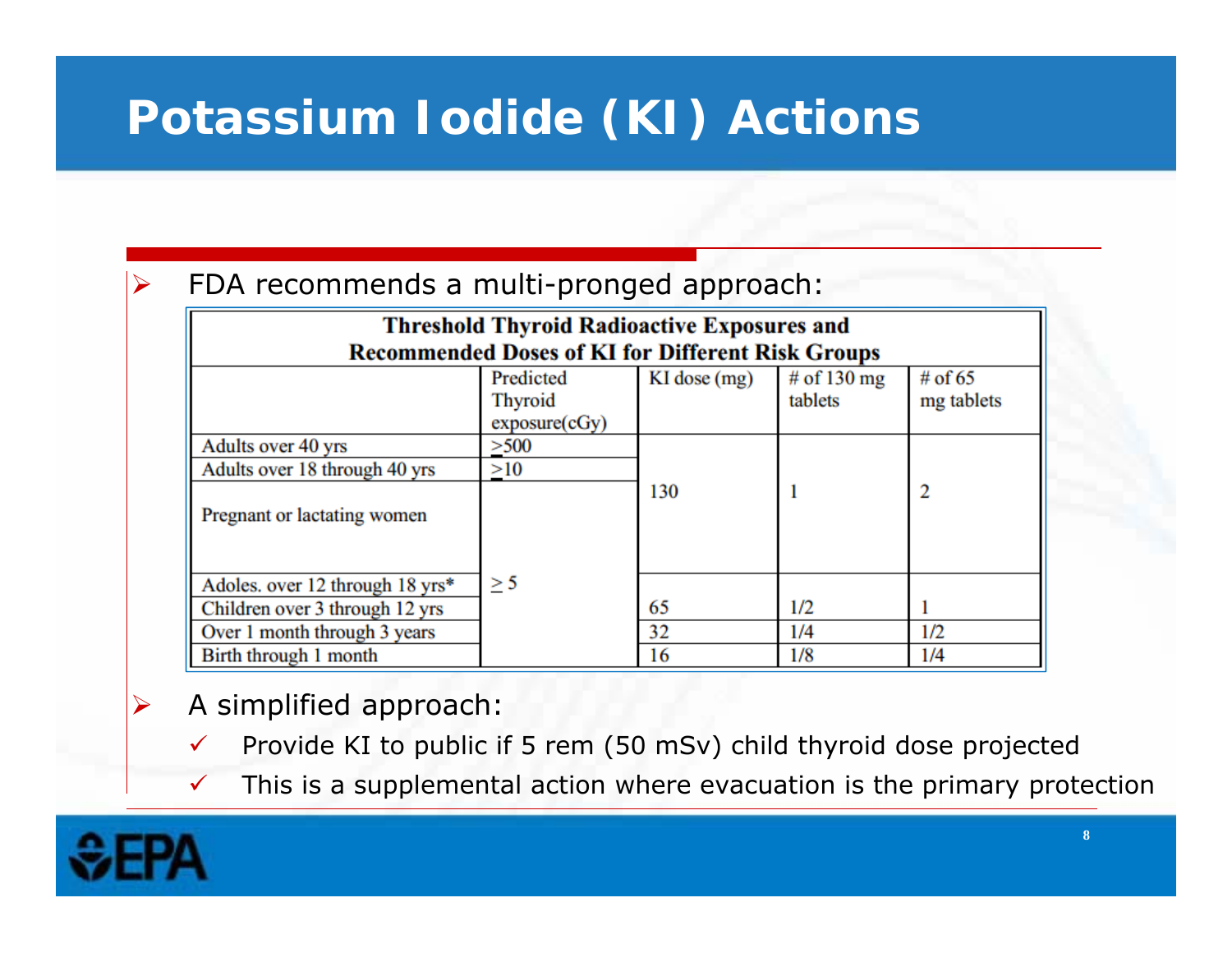### **Guidance for Emergency Workers**

| Dose (rem) | <b>Activity</b>                                  | <b>Condition</b>              |  |
|------------|--------------------------------------------------|-------------------------------|--|
| 5          | All                                              | <b>None</b>                   |  |
| 10         | Protecting valuable<br>property                  | Lower dose not<br>practicable |  |
| $25*$      | Lifesaving or protection<br>of large populations | Lower dose not<br>practicable |  |

\* Greater than 25 rem for lifesaving only to volunteers aware of the risks

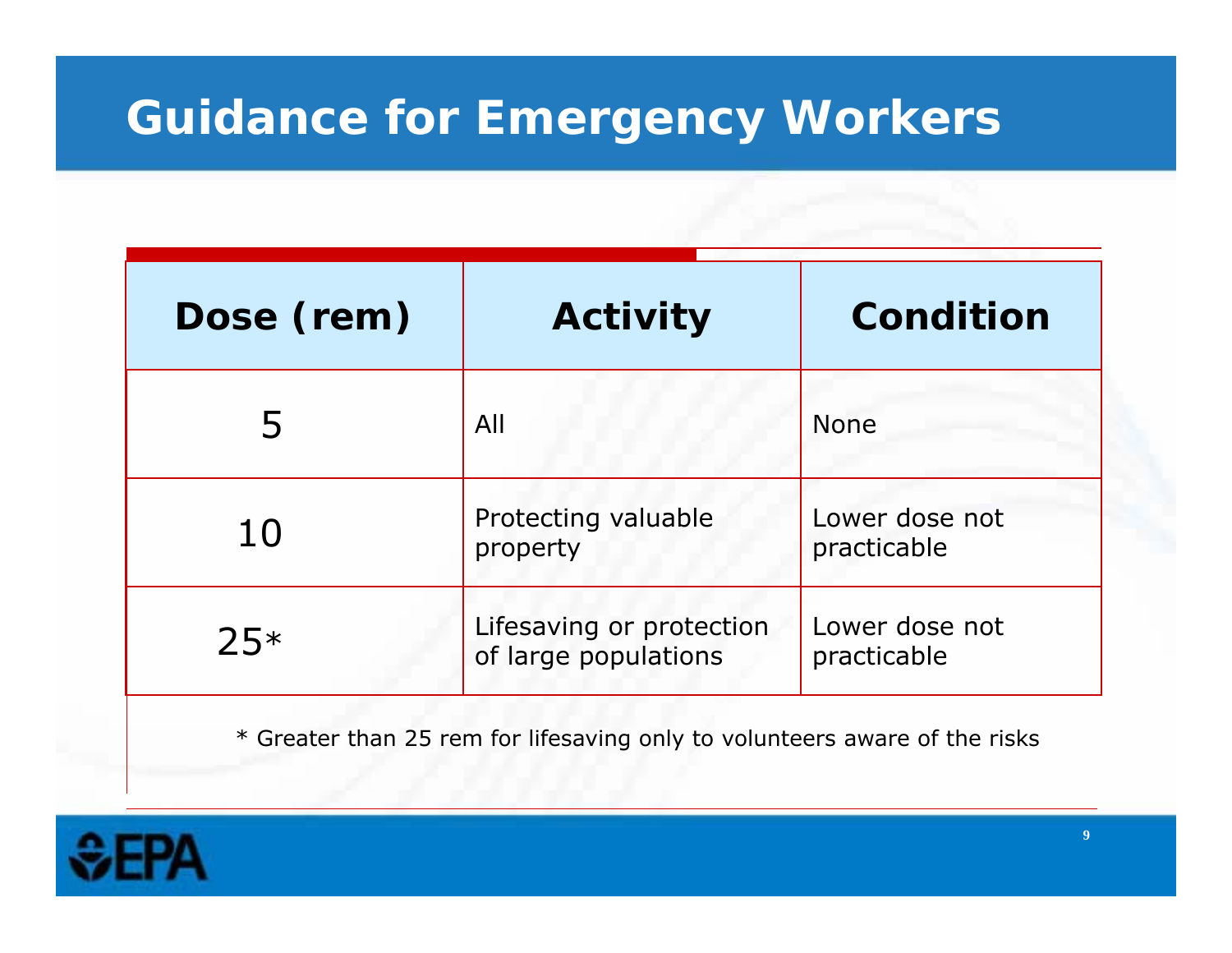Regarding the Early Phase:

- $\triangleright$  Please comment on the usefulness of the simplified KI implementation guidance
- $\blacktriangleright$  Please comment specifically on the appropriateness of not retaining the skin and thyroid evacuation thresholds

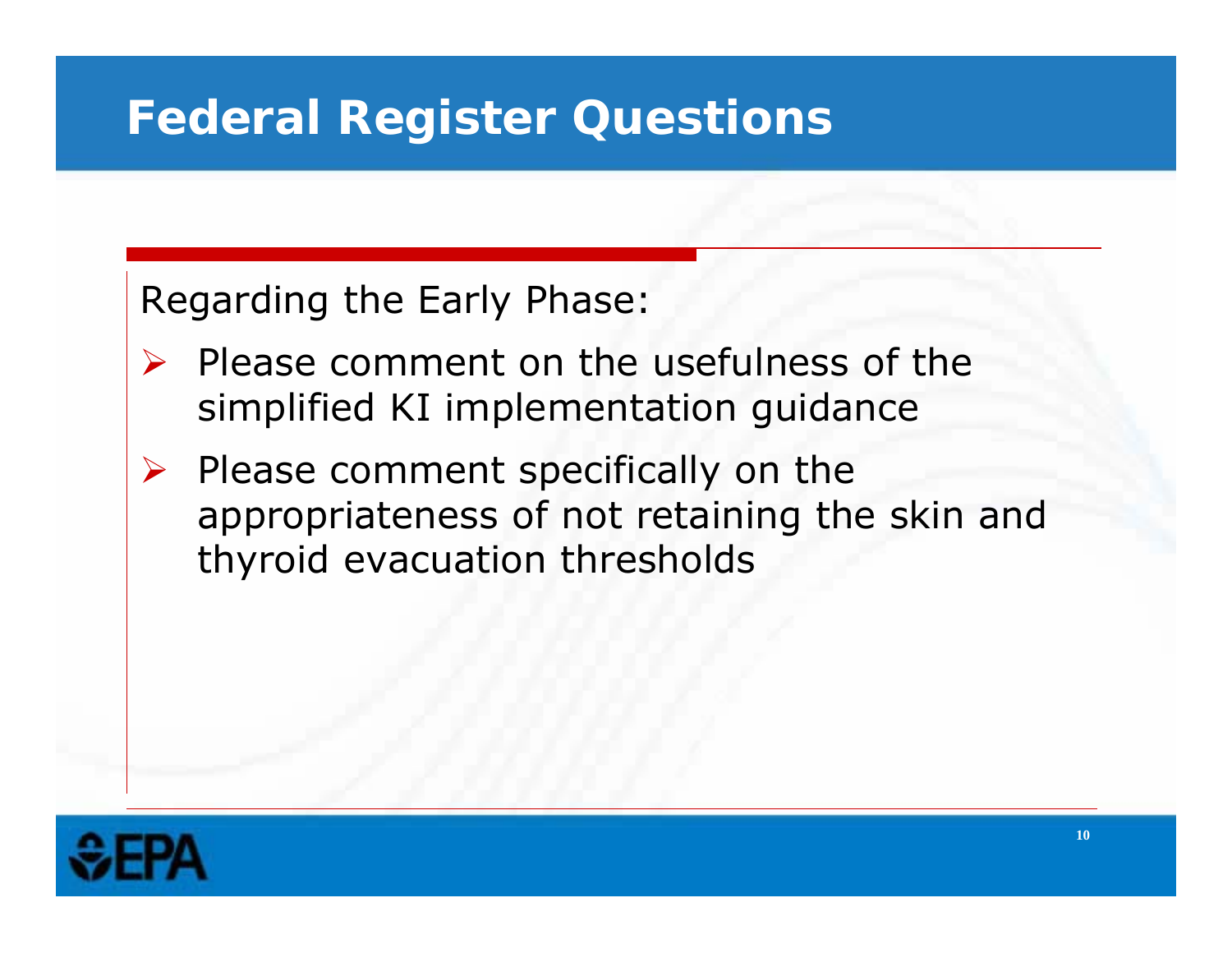### **Intermediate Phase**

### Relocate population

- $\checkmark$  > 2 rem (20 mSv) first
- $\checkmark$  0.5 rem (5 mSv) any subsequent year subsequent year
- $\checkmark$  5 rem (50 mSv) over 50 yrs **Relocation PAG**)
- $\blacktriangleright$  Apply dose reduction techniques techniques
	- $\checkmark$  < 2 rem (20 mSv)

### 1992 2013

- $\blacktriangleright$ Relocate population
- $\checkmark$  > 2 rem (20 mSv) first year (projected dose) year (projected dose)
	- $\checkmark$  0.5 rem (5 mSv) any
	- $\checkmark$  (removed 50-year)
	- $\blacktriangleright$  Apply dose reduction
		- $\checkmark$  < 2 rem (20 mSv)



 $\blacktriangleright$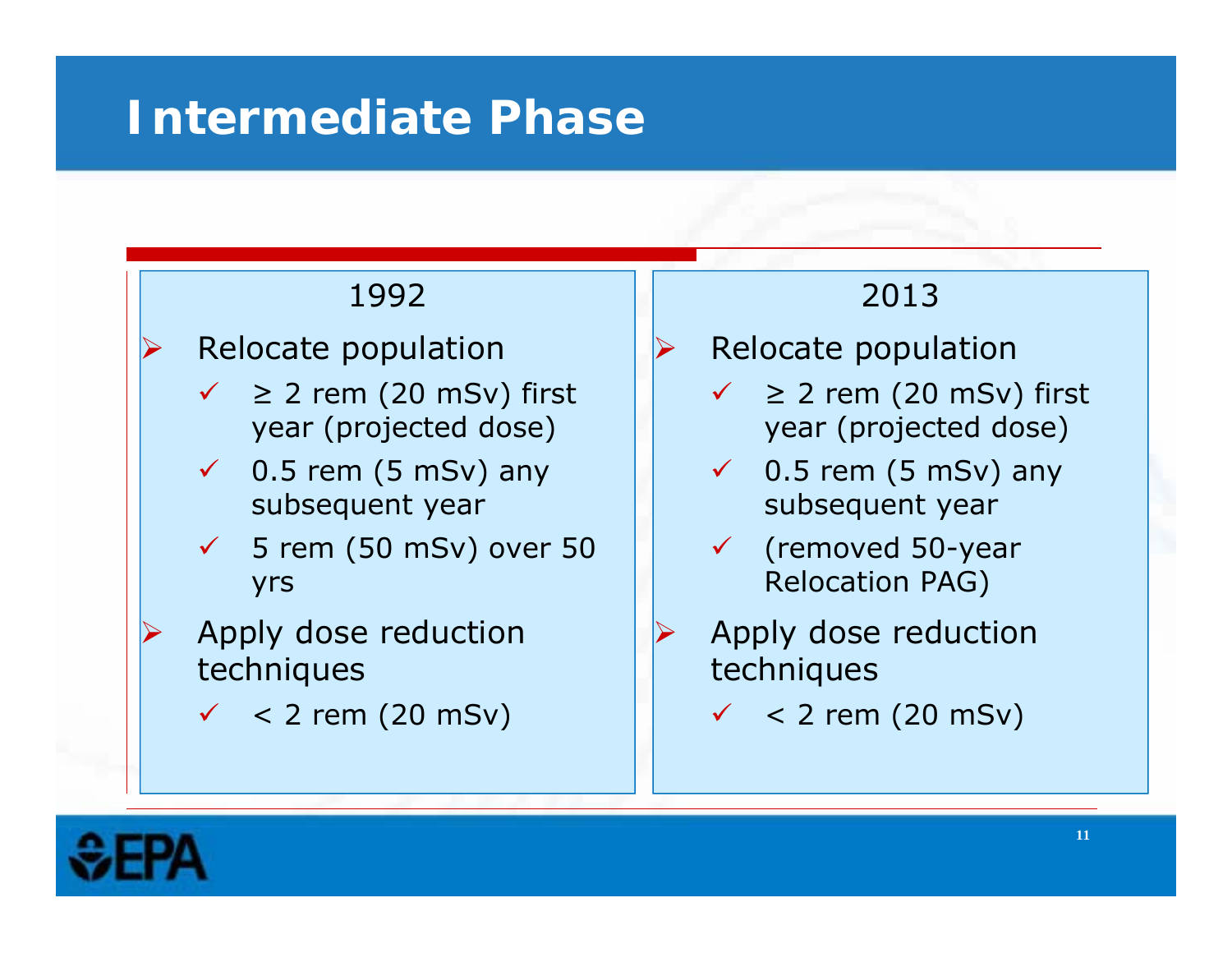### **Re-entry Matrix**

### $\blacktriangleright$ New quick reference matrix

- $\triangleright$  Public, workers re-entering Relocation area to work during cleanup
- **▶ Basis: Relocation PAGs**
- Assumptions: Detailed exposure scenarios in Operational Guidelines
- Do it yourself: RESRAD-RDD software



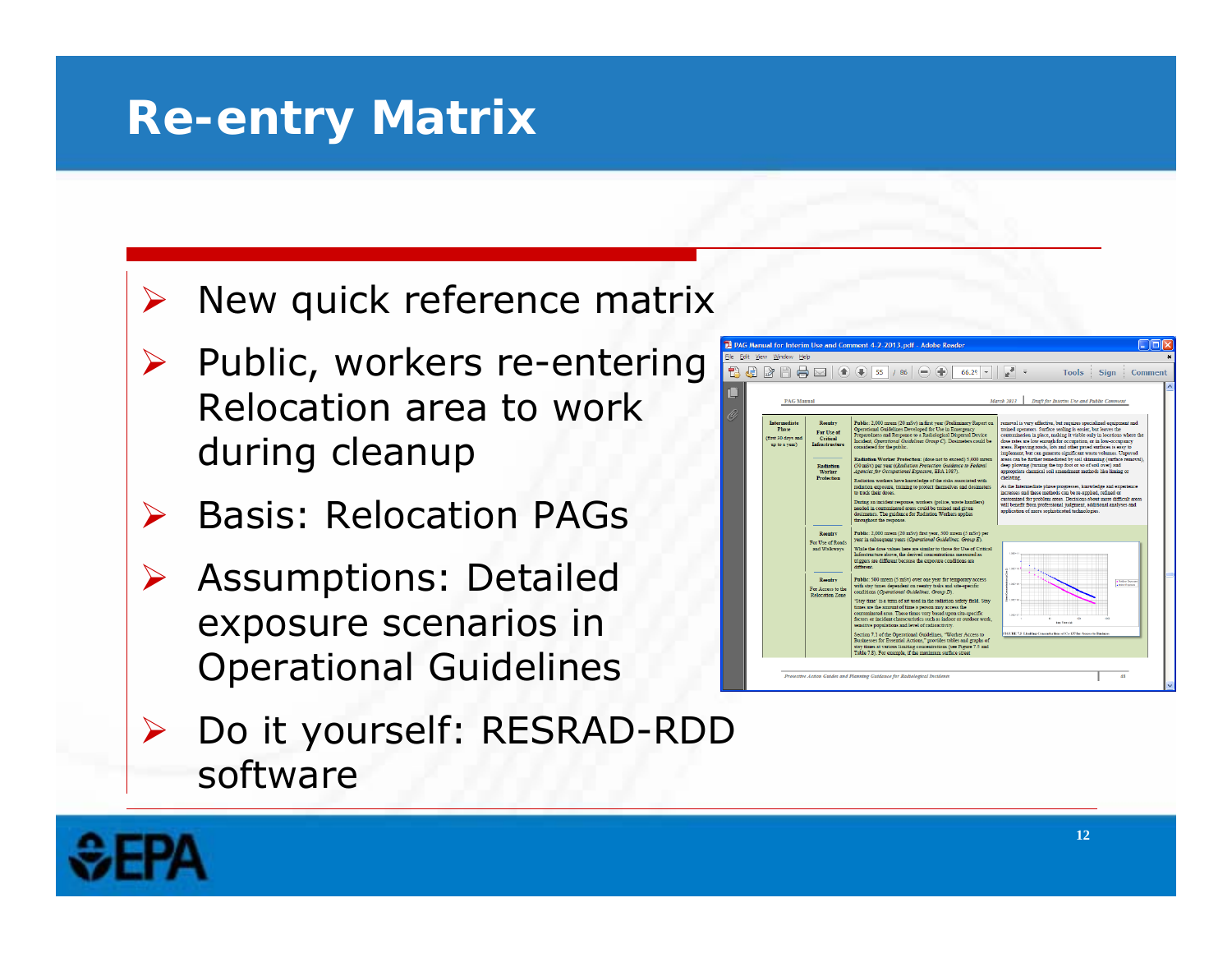Regarding the Intermediate Phase:

- $\sum_{i=1}^{n}$  Please comment on the appropriateness of removing the 5 rem over 50 years Relocation PAG
- $\triangleright$  Please comment on the format and utility of new Re-entry guidance
- Comment on whether it would be useful to develop a combined, all-pathways Intermediate Phase PAG

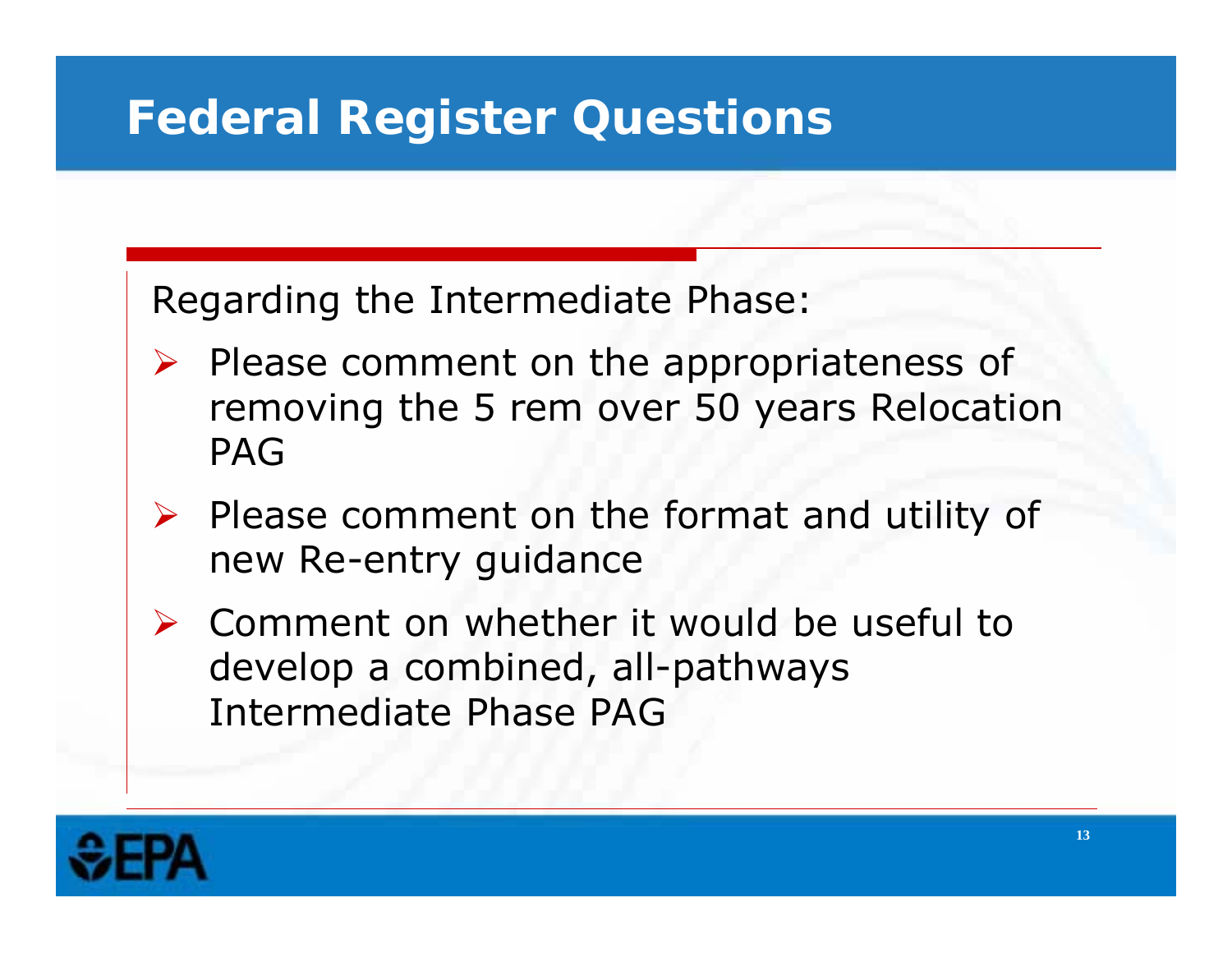### **Drinking Water PAG**



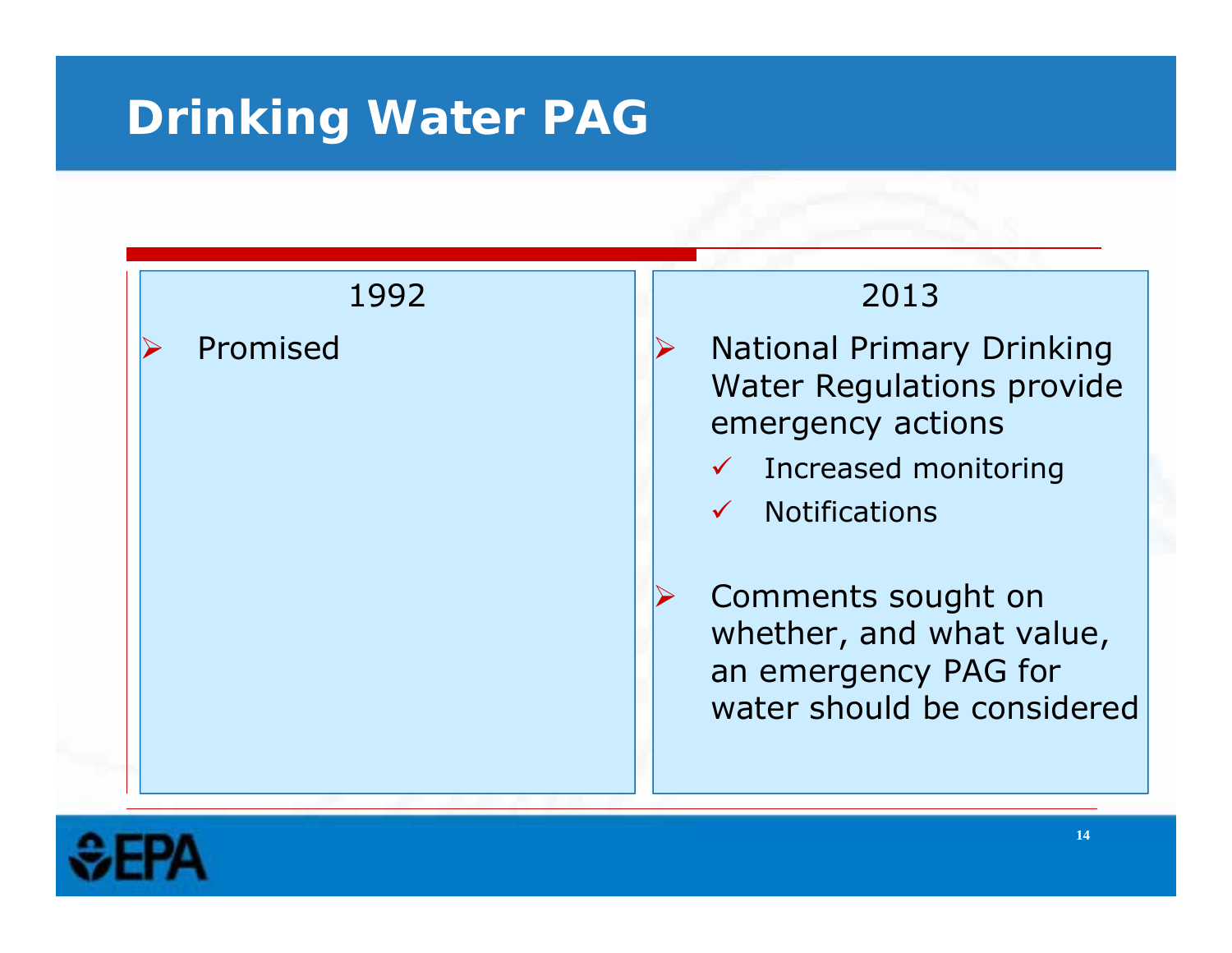### **Drinking Water PAG**

- $\blacktriangleright$  Comments sought on whether, and what value, an emergency PAG for water should be considered
- $\blacktriangleright$  Other related guides from WHO, IAEA, DHS, FDA may inform your input



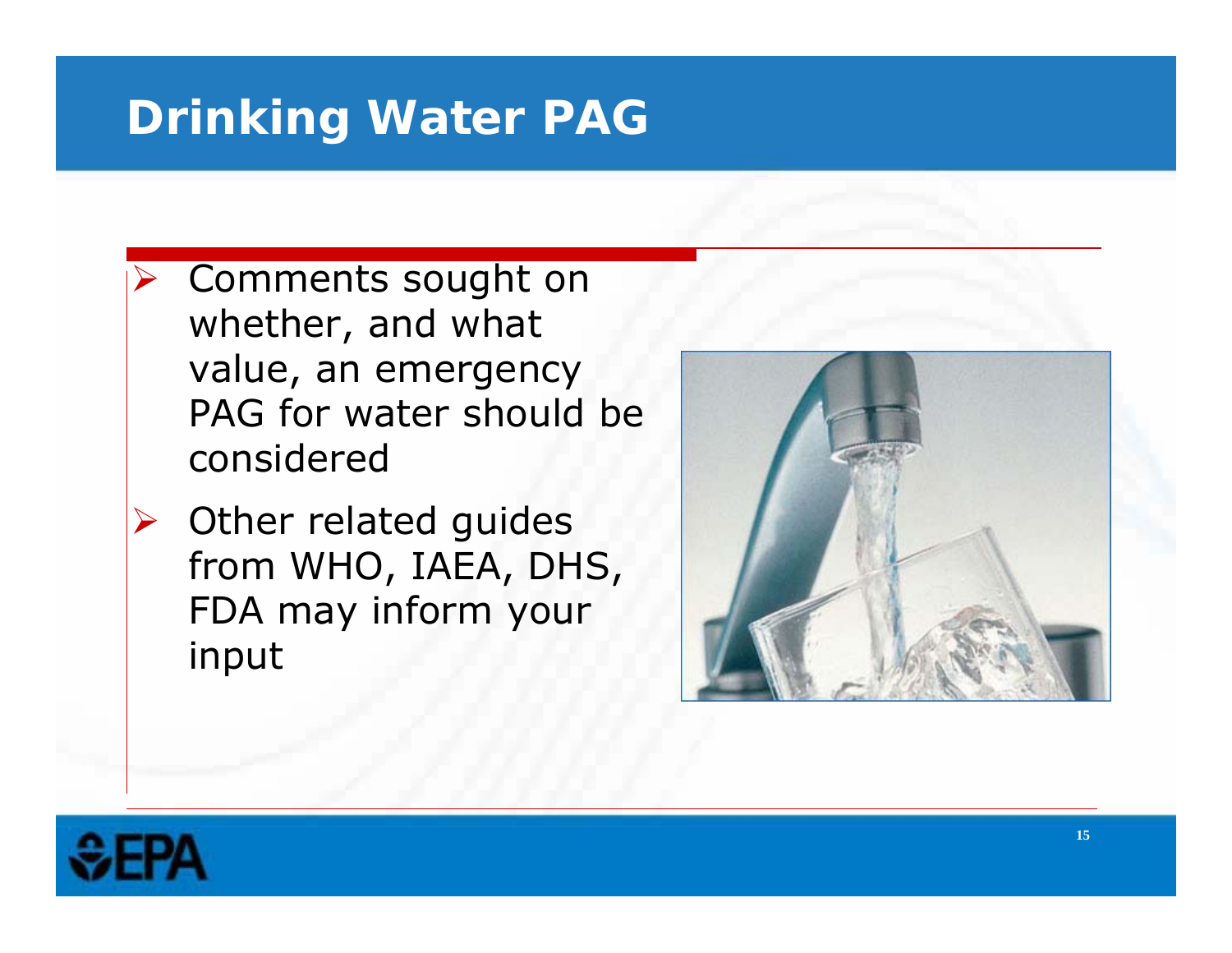### **FDA Food PAGs**

- $\blacktriangleright$
- $\blacktriangleright$ NCRP 39 methodology | reference
- $\blacktriangleright$ mSv) whole body and  $1.5$   $\triangleright$  One set of PAGs rem (15 mSv) thyroid
- $\blacktriangleright$  Emergency PAG 10 times higher, depends on impact
- $\blacktriangleright$  Dose only, no activity levels provided

### 1992 2013

- 1982 FDA guidance  $\vert\,\vert$  > 1998 FDA guide, by
- Preventive PAG 0.5 rem  $(5 \mid \text{P} \mid \text{ICRP 56 \& NRPB methods})$ 
	- - $\checkmark$  0.5 rem (5 mSv) whole body dose or
		- $\checkmark$  5 rem (50 mSv) to most exposed organ or tissue
	- $\blacktriangleright$  Dose and derived intervention levels (DILs) provided

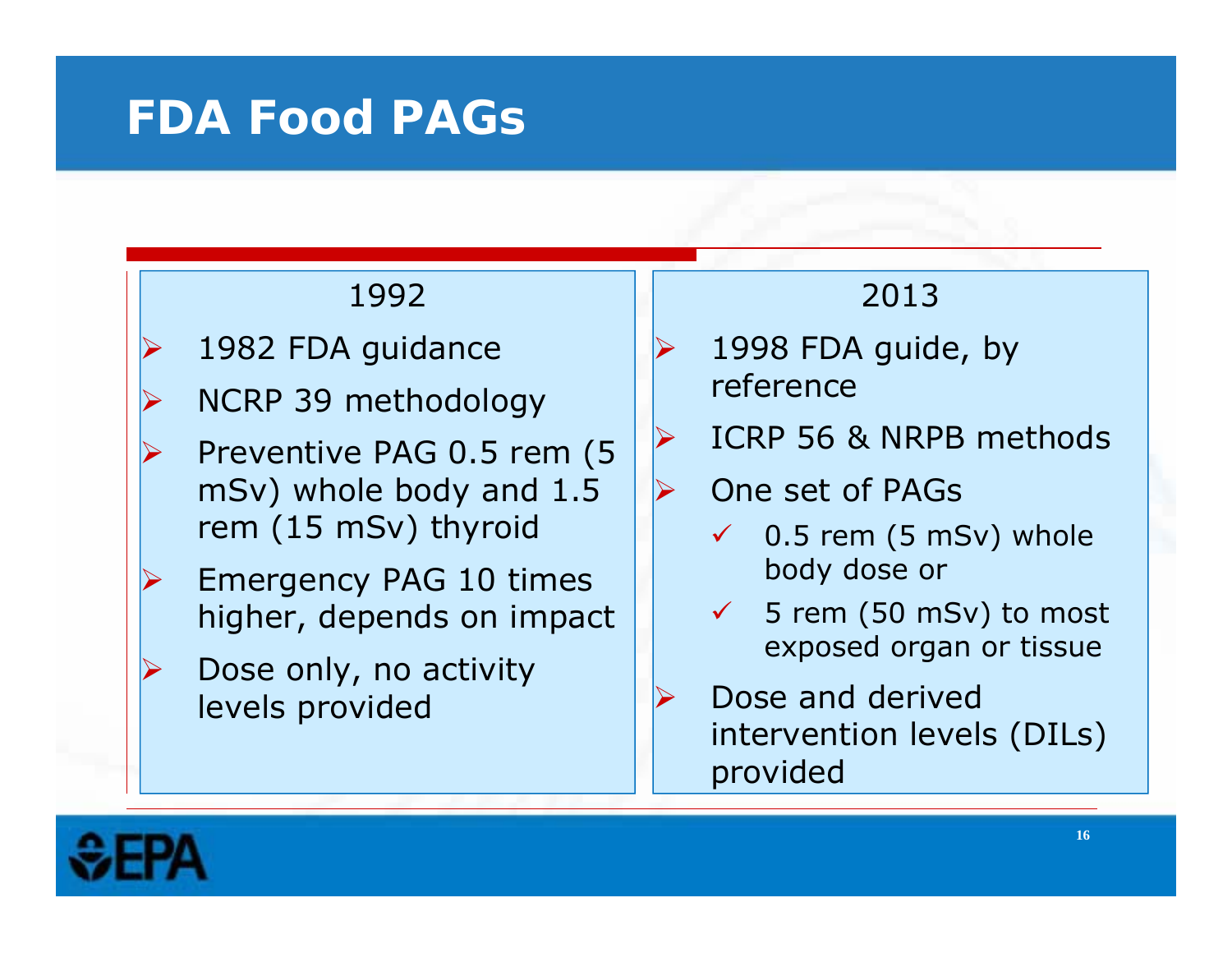Regarding Food and Water:

- $\sum_{i=1}^{n}$  Input on the appropriateness of, and possible values for, a drinking water PAG is being sought
- $\triangleright$  Since FDA's 1998 Food guidance is already final and published, comments are not requested on it

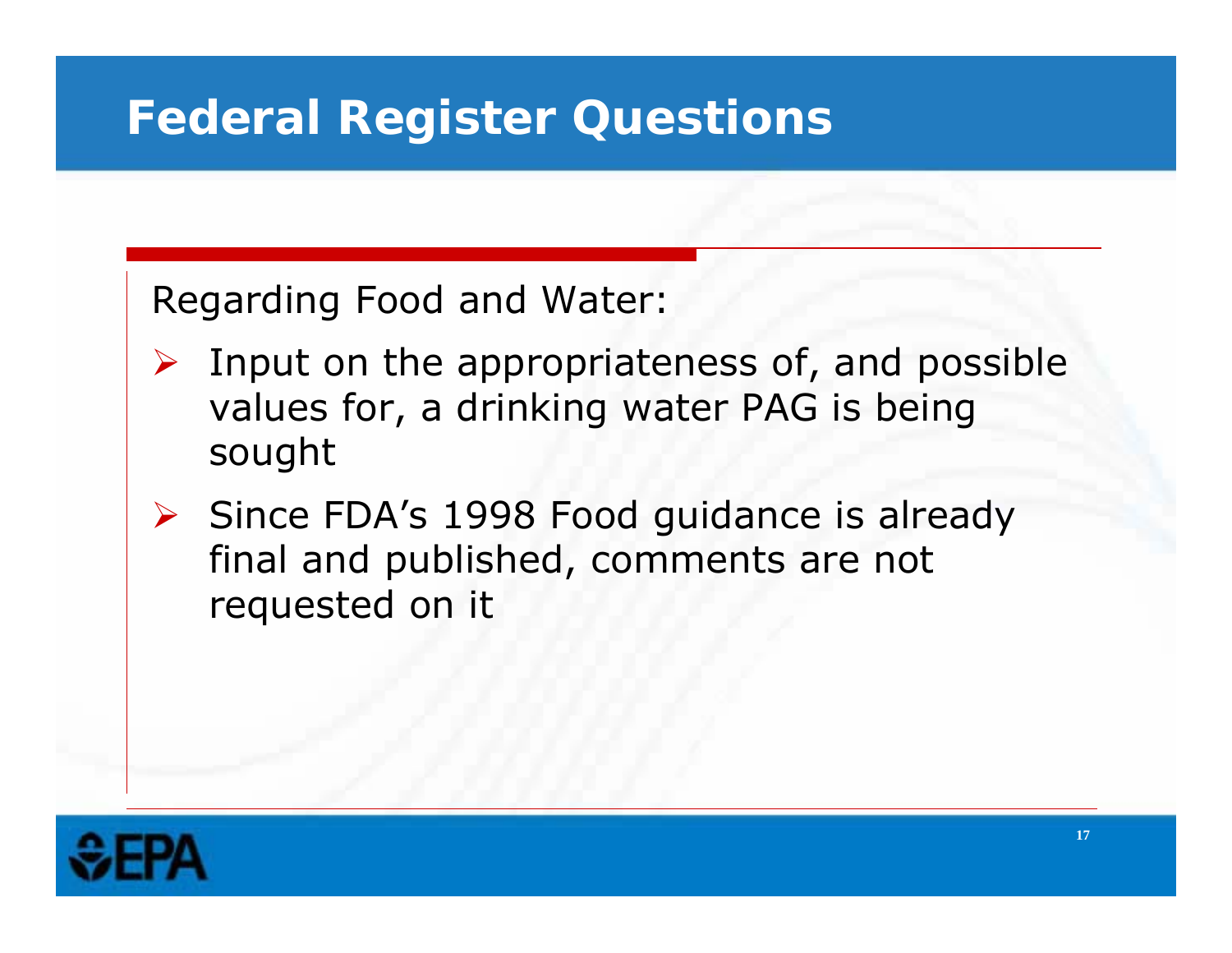### **Late Phase: Cleanup Goal**

- $\triangleright$  Customer expectation of cleanup goal = background?
- $\blacktriangleright$ Prescriptive or flexible
- $\blacktriangleright$ Time, costs, risks, benefits
- $\blacktriangleright$ What about your personal items?

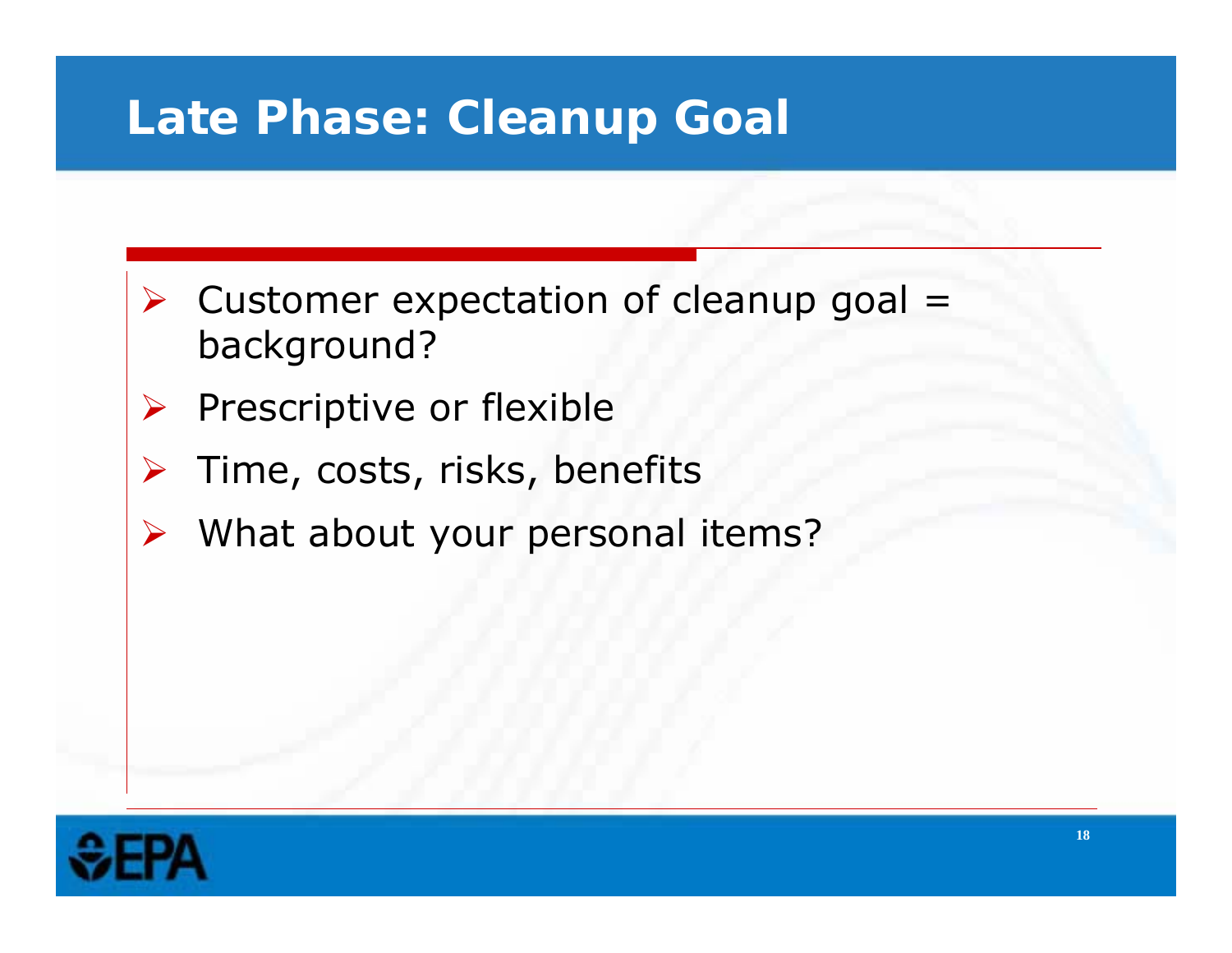### **Step-wise Process**

- $\triangleright$  Characterization and stabilization
- $\blacktriangleright$ Establish cleanup goals based on options analysis
- $\blacktriangleright$ Implementation and reoccupancy

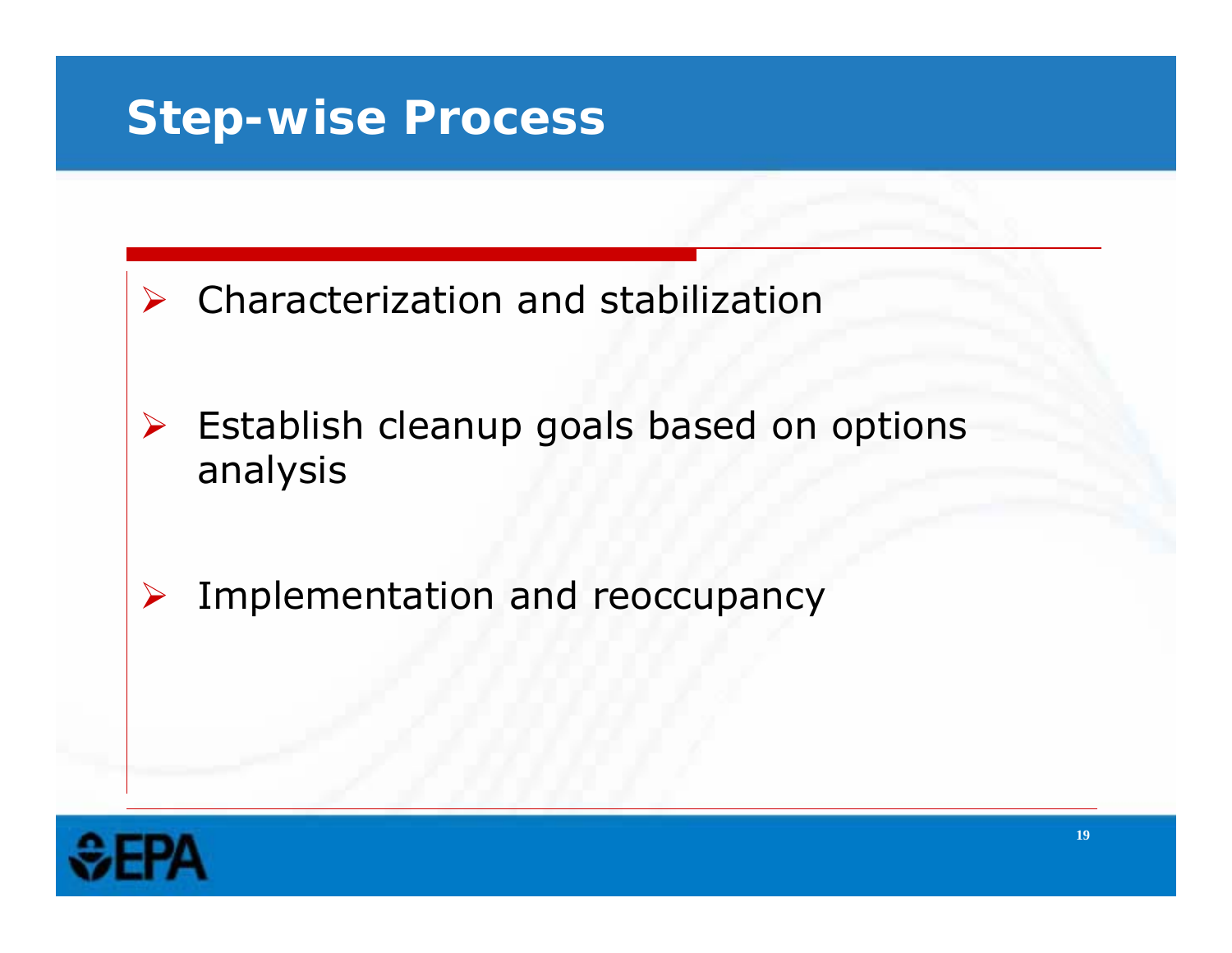## **Decision-Making Organizations**

 $\blacktriangleright$ Focus on process for reaching consensus:

- $\checkmark$  Decision Team – might be requesting funding
	- П Senior local, state and federal officials
- $\checkmark$  Recovery Management Team
	- П Senior leadership in the field recovery effort
- $\checkmark$  Stakeholder Working Group
	- □ Community leaders, local businesses, nongovernmental representatives, members of the public
- $\checkmark$  Technical Working Group
	- П Select subject matter experts, communicators

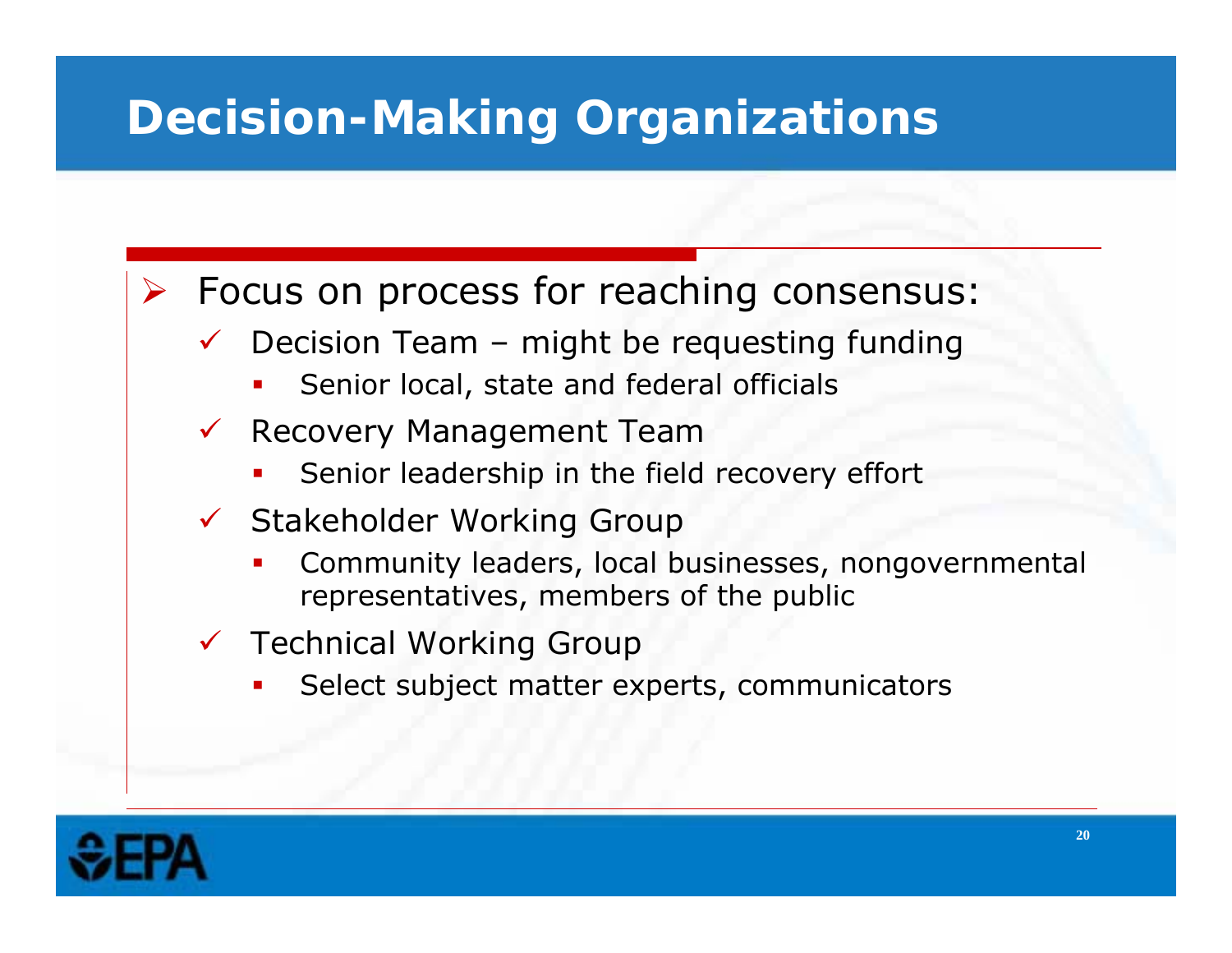### **Late Phase: Waste Management**

- $\blacktriangleright$  Document focuses on options for disposal
	- $\checkmark$ Licensed LLRW disposal facilities
	- $\checkmark$ RCRA solid and hazardous waste landfills
	- $\checkmark$  Federal facilities/sites
	- $\checkmark$  Newly developed disposal capacity
	- $\checkmark$  Appropriate for level of hazard
- $\blacktriangleright$  States bear primary responsibility
	- $\checkmark$  Waste volumes will drive decision-making
		- П Could overwhelm existing disposal capacity (see Japan)
		- □ Need to be considered in early planning

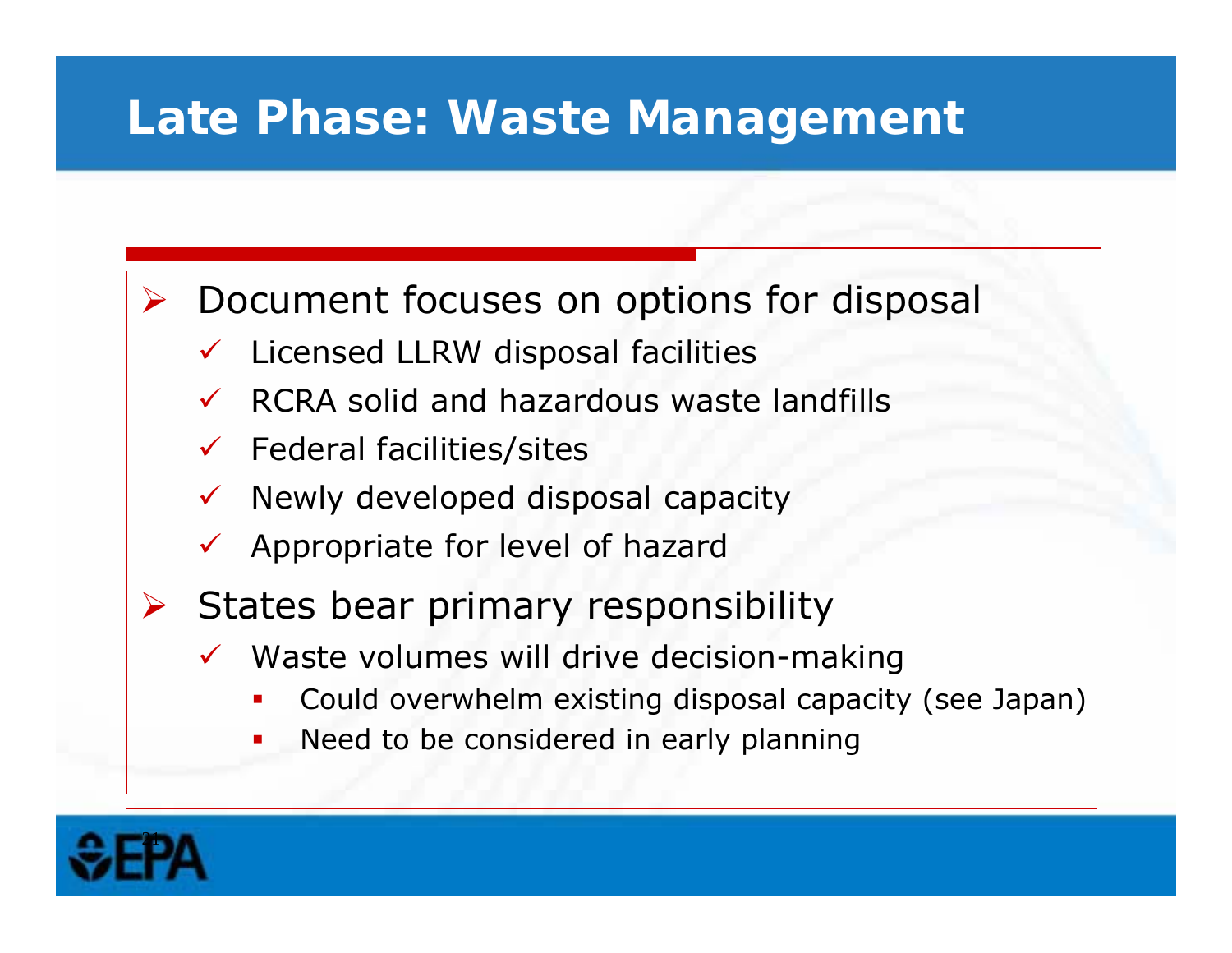### **EPA Waste Management Resources**

- $\blacktriangleright$  Waste Estimation Support Tool (WEST)
	- $\checkmark$ First-order estimates of waste types and volumes
	- $\checkmark$ Based on analysis of plume maps
- CBR Disposal Technology Workshop report
	- $\checkmark$ Technical issues in developing new capacity
	- $\checkmark$ http://www.epa.gov/nhsrc/pubs.html
- $\blacktriangleright$  Minimization/Segregation Technology Guideline
	- $\checkmark$ Developed through the WARRP effort (available soon)
- $\blacktriangleright$  Interactive, web-based waste management planning tool for incidents (early concept)

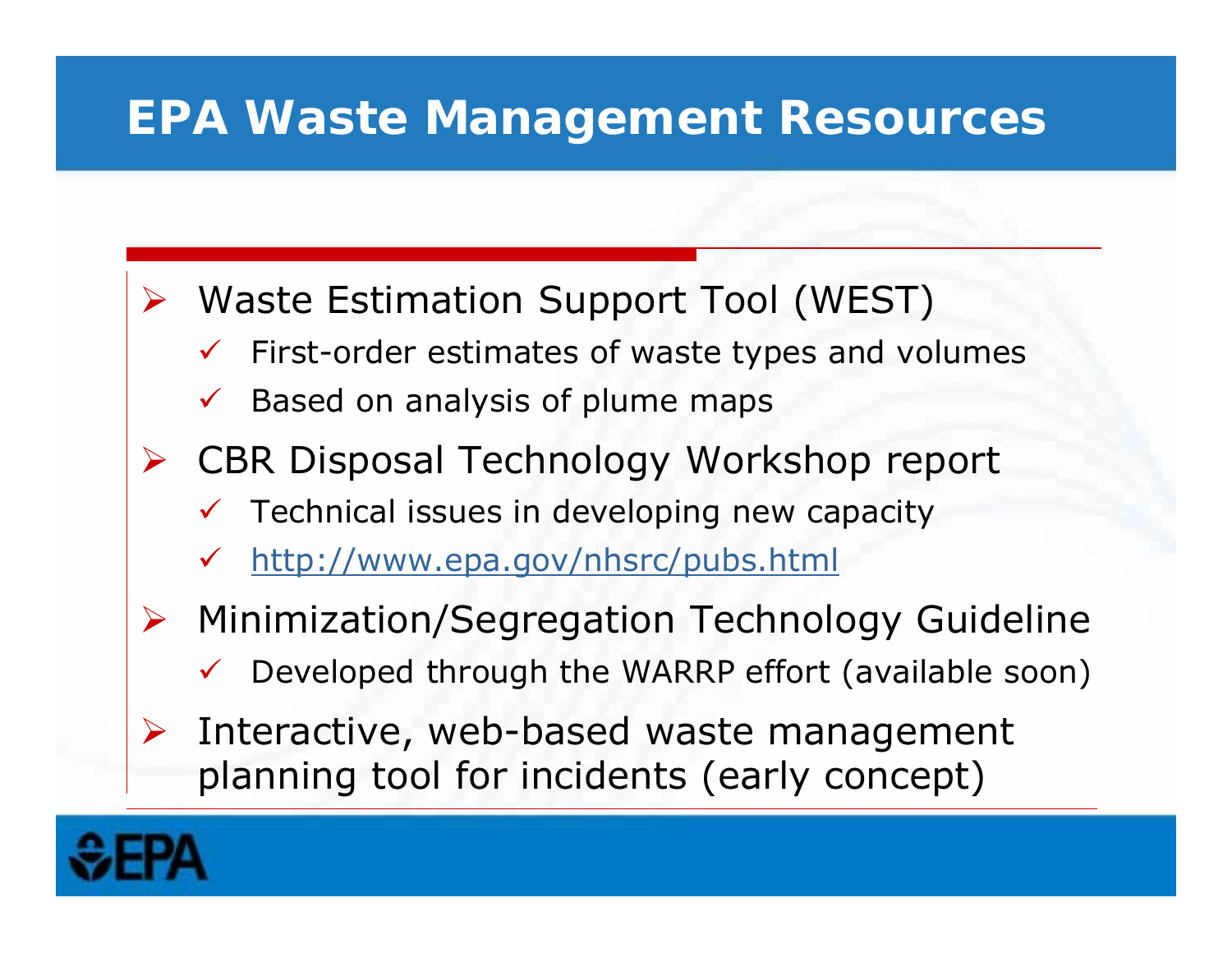### Regarding Late Phase:

- $\blacktriangleright$  Please comment on the usefulness of the brief cleanup planning guidance, and how it might be implemented in state, tribal and local plans
- $\triangleright$  Please comment on the merging of the 2008 DHS RDD/IND cleanup guide with this Manual
- $\blacktriangleright$  Please comment on the basic waste disposal planning guidance and how it should be implemented in plans at all levels of government